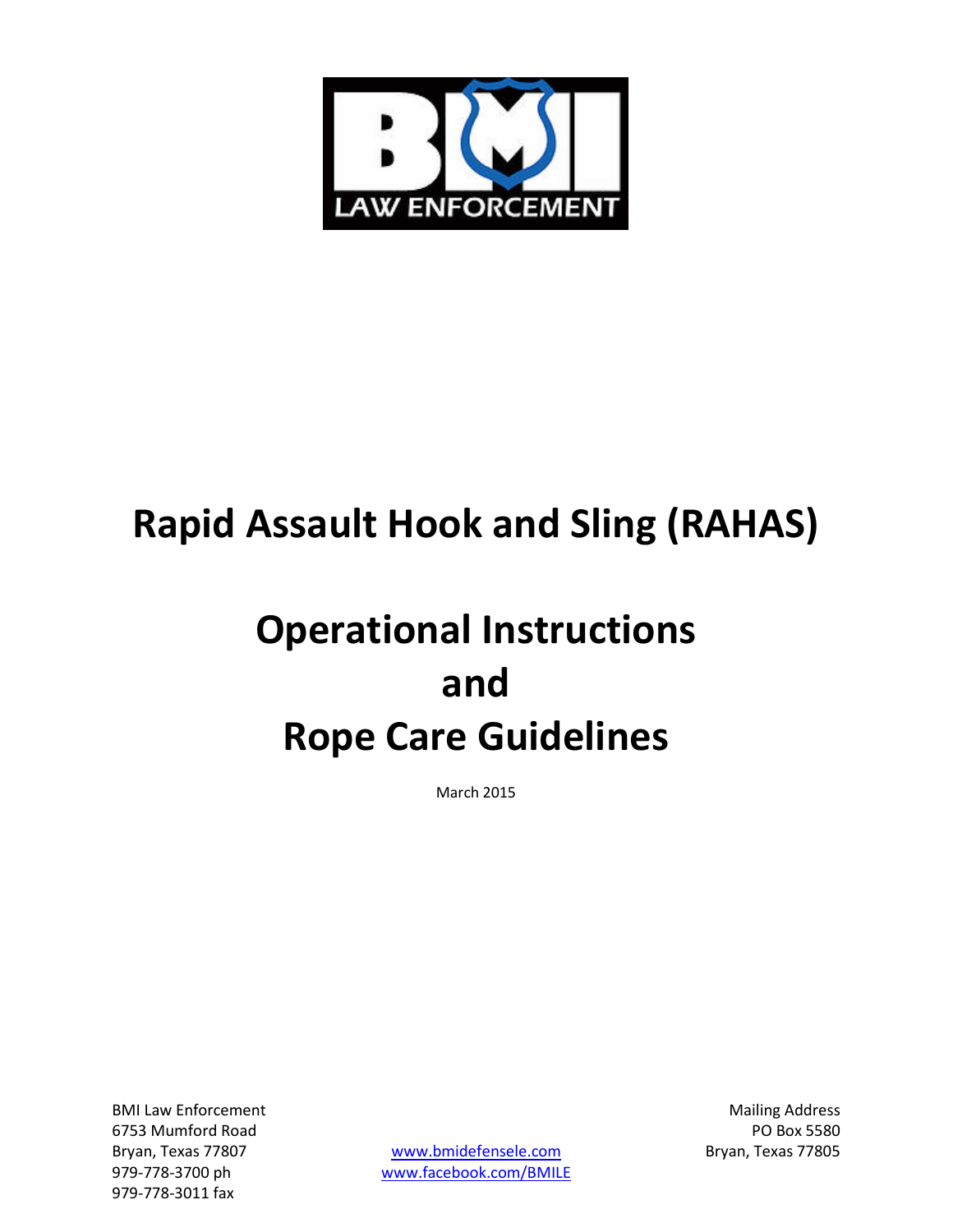### **RAHAS Operational Instructions and Rope Care Guidelines**



**The Rapid Assault Hook and Sling (RAHAS) carries a Working Load Limit (WLL) of 15,000 lbs and a Breaking Strength (BS) of 24,000 lbs. Do not exceed WLL under any circumstances. Exceeding the WLL can damage or cause failure of the RAHAS leading to serious bodily injury or death.**



**A rope breaking under tension can become a dangerous whip leading to serious bodily injury or death. Use caution while using.**



**Do not use the RAHAS for overhead lifting. Improper use of the RAHAS can lead to serious bodily injury or death.**

**WARNING**

#### **The Improper Use of Rope is Dangerous**

| Rope Failure Can Cause Serious Injury or Death                                                        |
|-------------------------------------------------------------------------------------------------------|
| The USER is responsible to determine the suitability of a rope for specific applications<br>$\bullet$ |
| USE only rope in good working condition, without cuts or pulled strands<br>$\bullet$                  |
| KNOW the Working Load Limit (WLL) of your rope<br>$\bullet$                                           |
| DO NOT exceed the WLL or shock load the rope<br>$\bullet$                                             |
| DO NOT stand within recoil (snapback) area<br>$\bullet$                                               |
| DO NOT use over rough surfaces without chafe protection<br>$\bullet$                                  |
| DO NOT bend around unprotected, sharp corners<br>$\bullet$                                            |
| USE sheaves with a minimum of 8 times the rope diameter<br>$\bullet$                                  |
| Fiber Rope will Fail if Worn, Damaged, Abused, Overloaded, or Not                                     |

#### Properly Maintained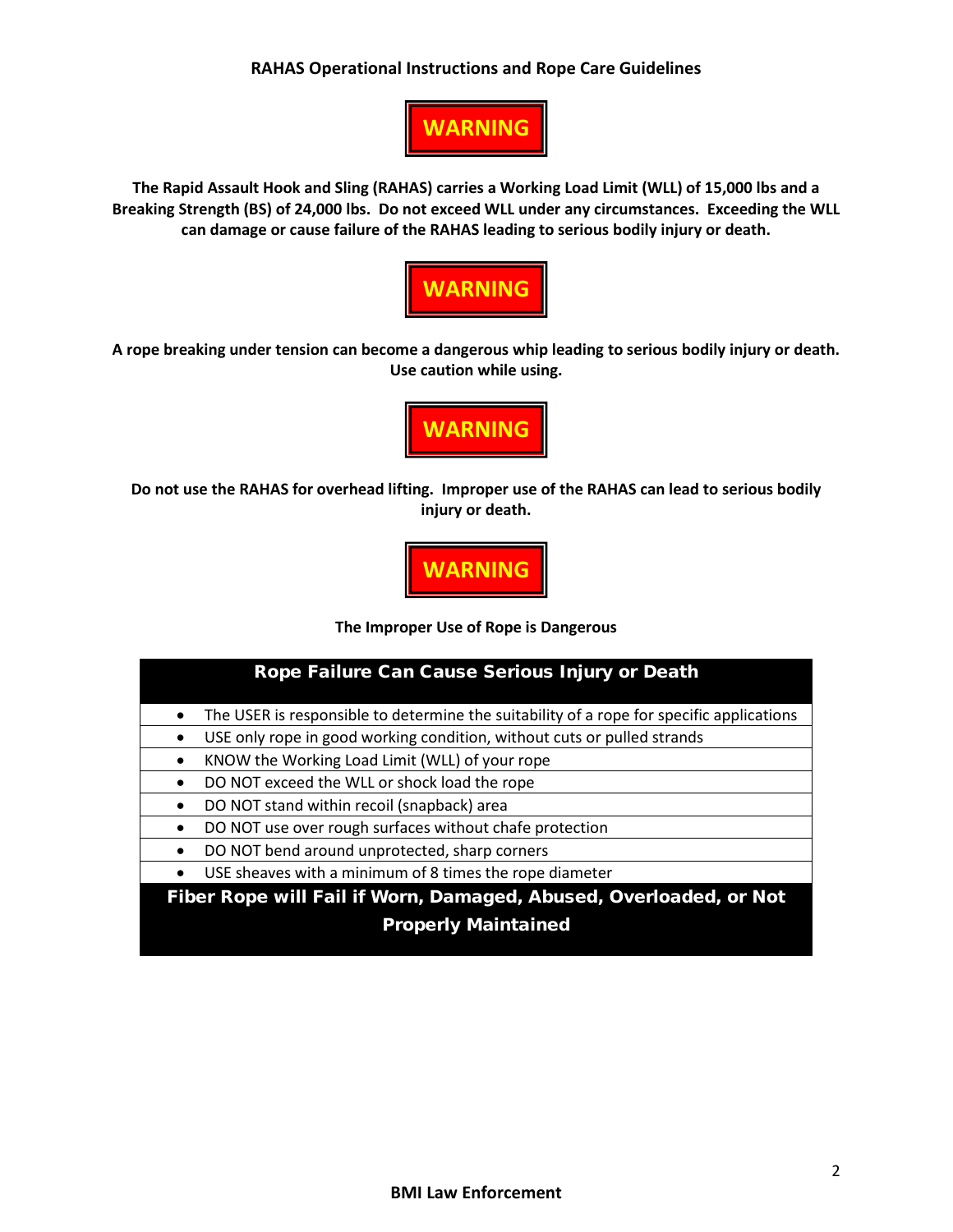#### **1 OPERATIONAL INSTRUCTIONS**

- 1.1 Before use, inspect all components (Breaching Sling, shackles, hooks, bumper, drawbar, etc.) are in proper working condition. See **Section 2** for **Rope Care Guidelines**.
- 1.2 Proper working orientation of RAHAS Breaching Sling; see **Figure 1**.



**Breaching End Breaching Vehicle End**

#### **Figure 1**

- 1.2.1 The Breaching Hook, or RAHAS Accessory Legs if supplied, shall be secured to the Large Black Eye. Red Webbing is a quick visual reference to locate this end.
- 1.2.2 The Large Green Eye shall be toward the Breaching Vehicle. The Large Green Eye shall be secured to Vehicle.



*Never secure the Small Black Eye to the Breaching Vehicle. Securing the Small Black Eye to the Vehicle can cause damage to the Sling leading to bodily injury.*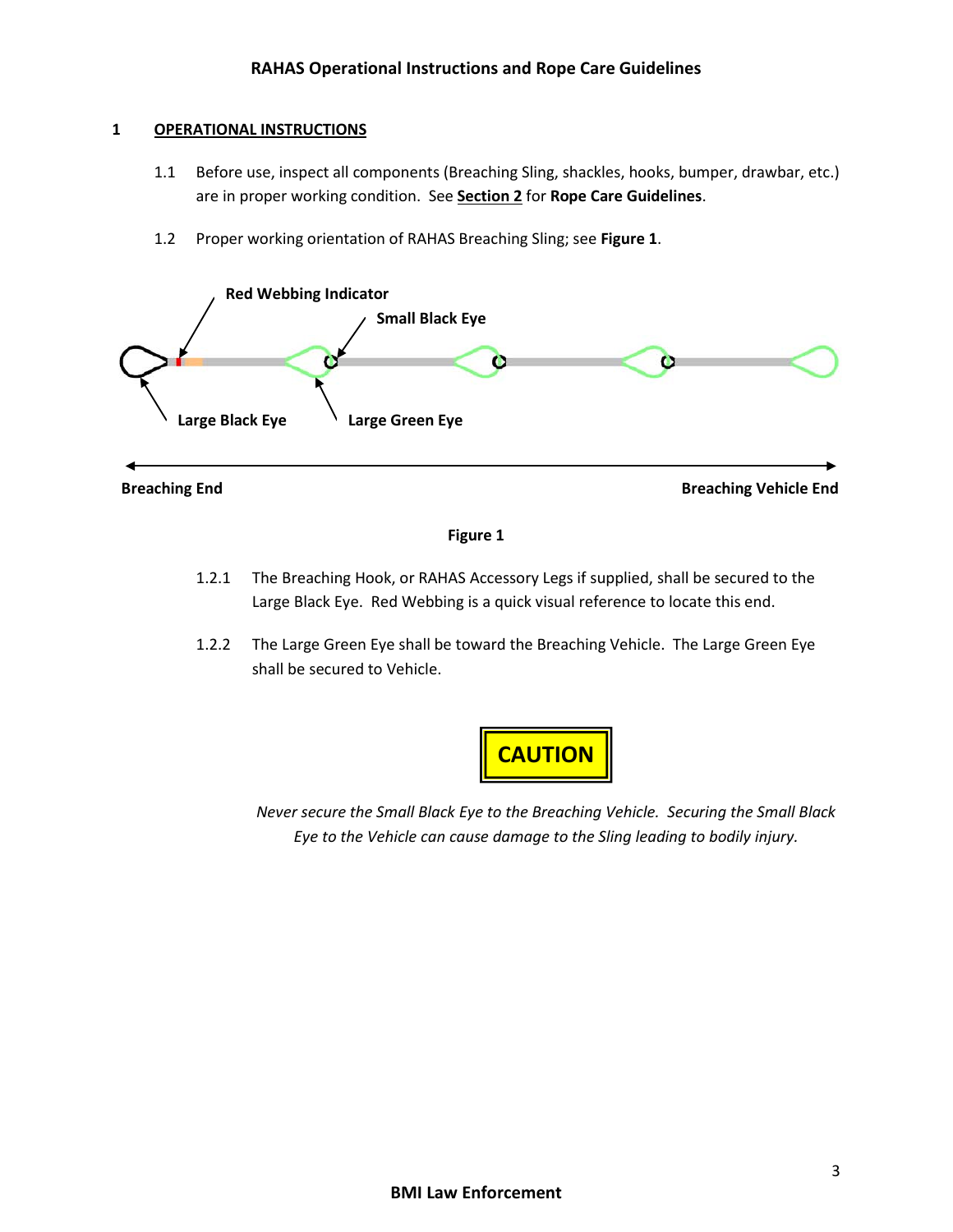### **RAHAS Operational Instructions and Rope Care Guidelines**

- 1.3 Deploying the Breaching Sling
	- 1.3.1 With Breaching Hook secured to Breaching End of Sling, the breacher shall approach the structure to be breached per the department's Standard Operating Procedures (SOP).
	- 1.3.2 Secure the Hook to structure to be breached.
	- 1.3.3 Once the Hook has been secured, secure the Large Green Eye nearest the Vehicle to the Vehicle per SOP.
	- 1.3.4 Clear operational area of all personnel and observers per SOP.
	- 1.3.5 Smoothly apply tension to the Sling until structure is breached per SOP.

## **NOTE**

*Do not attempt to use the elasticity of the rope to increase pulling power.*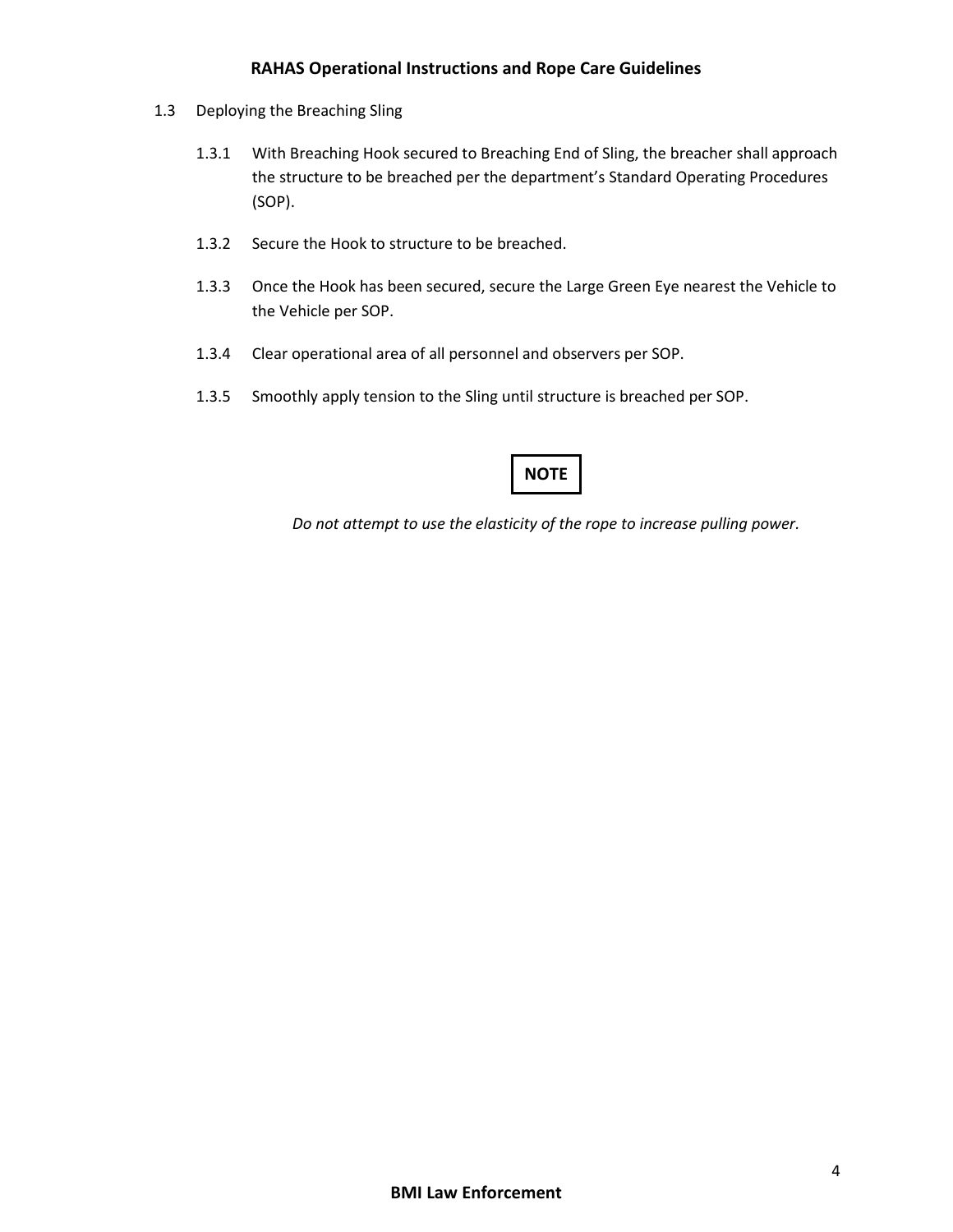#### **2 ROPE CARE GUIDELINES**

- 2.1 Conditions to Be Avoided
	- 2.1.1 Repeated lateral abrasion against sharp edges. Metal can prove to be stronger than the rope in a long-duration abrasion event.
	- 2.1.2 Exposure to extreme temperatures. The rope begins to lose strength above  $160^{\circ}$ F, and has a zero-strength temperature around  $480^{\circ}$ F.
	- 2.1.3 Overstraining the rope. This can be the result of exceeding the Working Load Limit (WLL) for an extended time period, or by instantaneous peak loads during dynamic loading events.
	- 2.1.4 Cleaners/degreasers containing d'Limonene (citrus based cleaners) can rapidly deteriorate ropes. Avoid contact with this chemical.
- 2.2 Inspection Guidelines of Rope
	- 2.2.1 Lay rope out under hand tension so the entire length can easily be viewed.
	- 2.2.2 Visually inspect the entire length of rope and rope cover for signs of abrasion, stiff regions, fused or melted areas. Make note of any damaged areas
		- 2.2.2.1 If areas of concern are present, remove rope cover closure and slide rope cover to expose rope for closer inspection.
	- 2.2.3 Visually inspect the rope eye covers for signs of abrasion, stiff regions, fused or melted areas. Make note of any damaged areas.

## **NOTE**

*Damage to the eye covers/rope covers is acceptable as long as rope is not damaged per Section 2.4 Rope Replacement.*